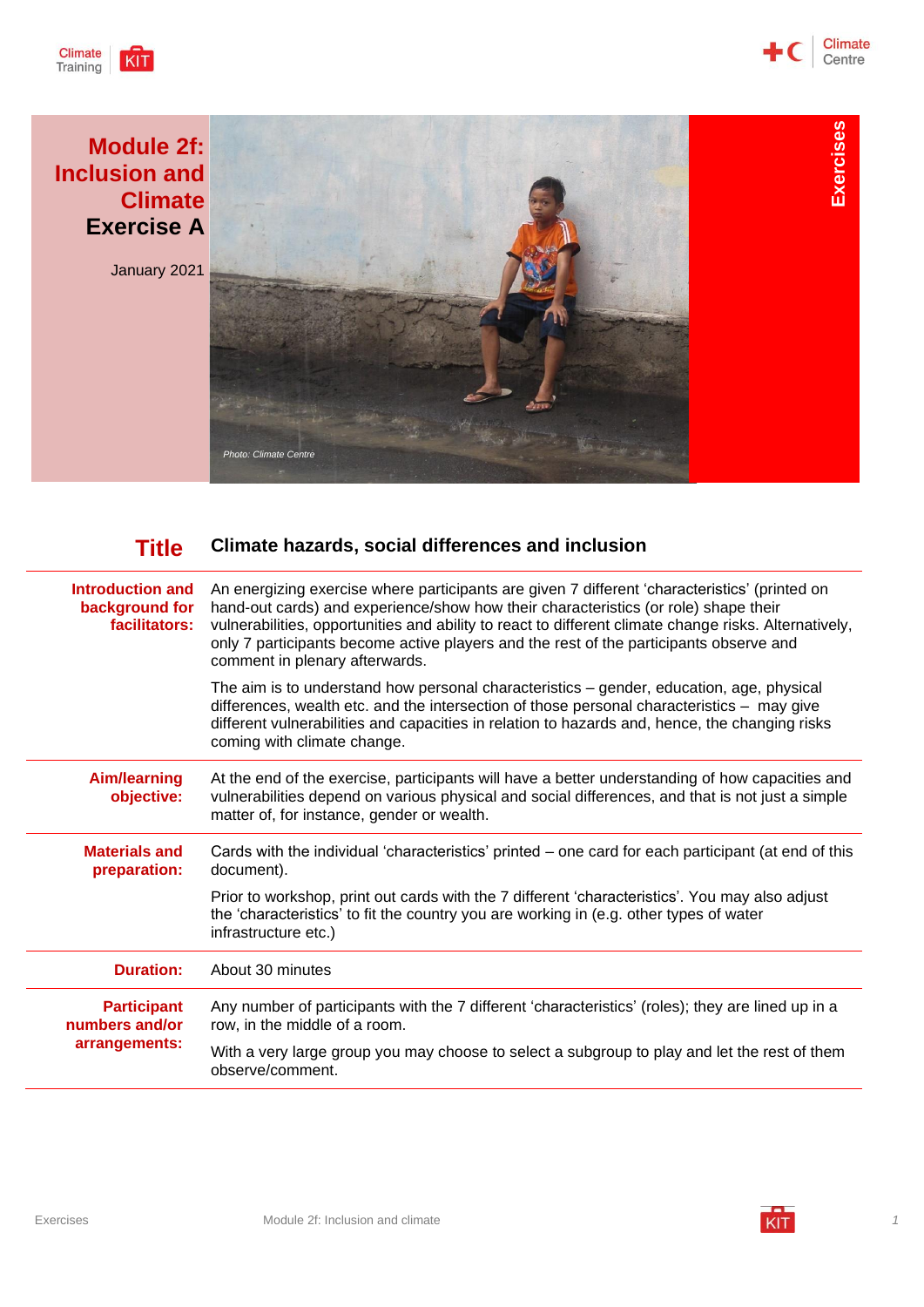



## **The exercise step**

- **by step:**
- 1. Invite participants to stand in the middle of the room in a line, side by side.
- 2. The volunteers are "living in a fictional village" in the country you run the training session.
- 3. Hand out the cards with the 7 individual 'characters' which are:
	- *a) Male village chief, illiterate. Lives in a strong house with a water tank. 3 children.*
	- *b) Adult female, widowed. Lives in a small, weak house without a water tank. 4 children.*
	- *c) Boy. Enjoys school and does well. Both parents are literate. He lives in a strong house with no water tank.*
	- *d) Elderly female. 5 grandchildren. Strong house with a water tank. Receives remittances from adult children.*
	- *e) Girl. Collects water every day from far away. Lives with relatives in a weak house which has a water tank.*
	- *f) Literate, adult, male. Has a strong house with a good water tank. His wife is pregnant.*
	- *g) Literate, adult, male. Has a strong house with a good water tank. He has lost a leg due do diabetes.*
- 4. Ask participants: "Imagine your character do you know of someone like this?"
- 5. Say, I'm going to read out some questions, and
	- a) if you think you would answer *yes* take a step *forward*
	- b) if you think you would answer *no* take a step *backwards*
	- c) if you *aren't sure*, *stand still.*
- 6. Read out the following 10 questions and let participants react:
	- *a) There is a big flood! Can you get to safety quickly?*
	- *b) There is a cyclone – does your house stay standing?*
	- *c) There is a long dry spell – can you find clean water?*
	- *d) There is a heatwave warning on the radio – do you hear and take precautions?*
	- *e) The weather forecast says "more intense rain" – can you read the poster with the forecast on the community notice board?*
	- *f) There is a community meeting to decide priorities to prepare for the coming cyclone – do you participate and share your ideas?*
	- *g) There is a flood – did you put the food stores and clothing up high?*
	- *h) There is a long dry spell – do you make sure the children wash their hands before they eat?*
	- *i) There is a Red Cross training on Disaster Preparedness – did you go?*
	- j) *There is a Red Cross training on Disaster Preparedness; it included a participatory approach for women and children. Did you go?*

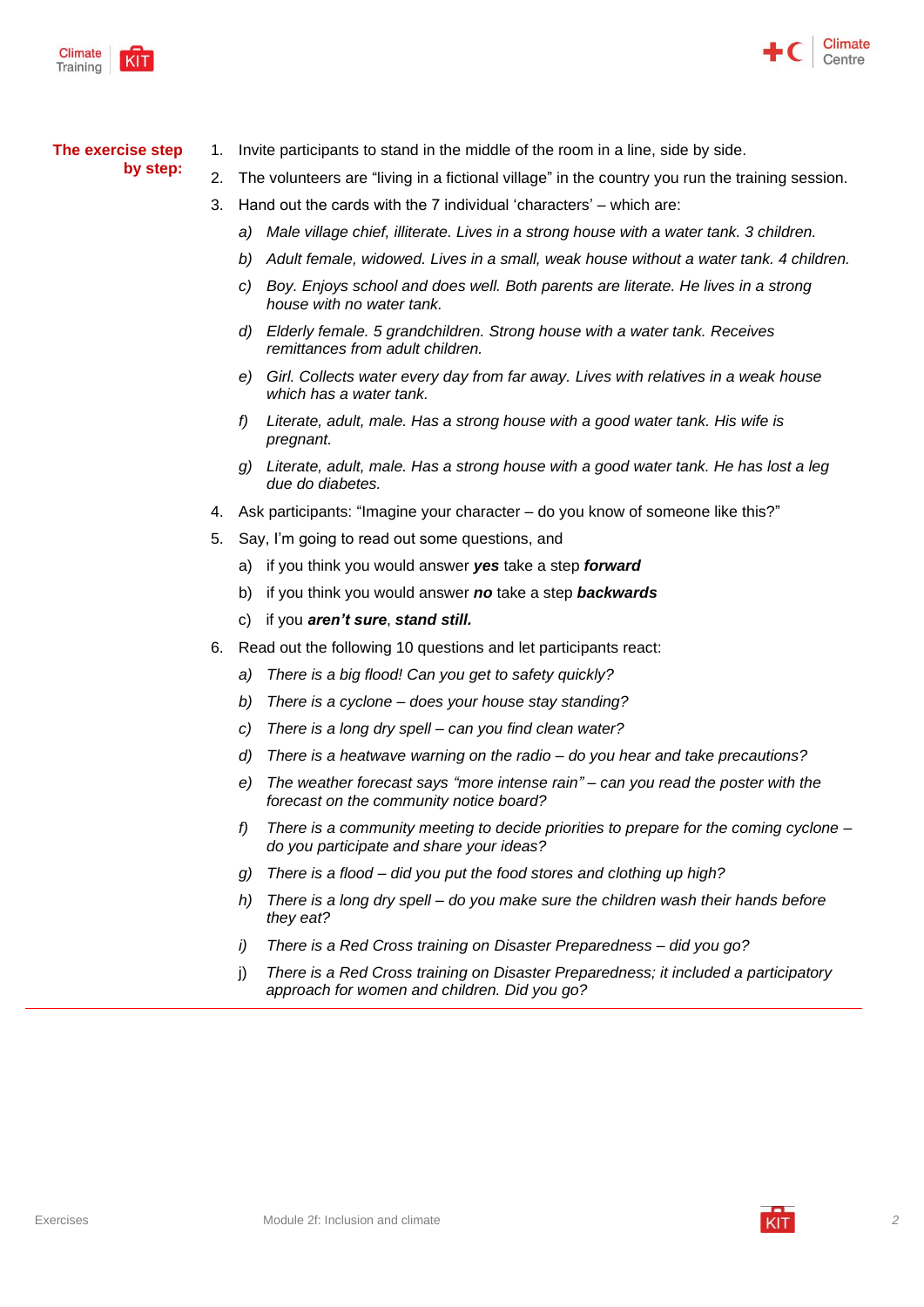



## **Debriefing/ discussion:** Guide a discussion on the vulnerabilities and capacities that were displayed – inviting as many participants as possible to offer their observations and ideas. Questions to prompt the discussion could include:

- How did you feel when you took a step forward?
- How did you feel when you took a step back?
- Prior to this exercise, which of these vulnerability elements were you aware of? Which are new?
- What did you learn about gender, climate and vulnerability?
- Will hazards affect everybody equally?
- How could a community plan and prepare for disasters in a way that that doesn't leave anyone behind?
- How could awareness messages and early warnings reach all who need to know?
- In this simple exercise we only used a few 'personal characteristics' what other vulnerabilities and capacities could affect how a character is able to step forward or backward in response to these questions?
- In real life, how would you try to identify different vulnerabilities and capacities, and use that knowledge in planning for disasters and changing risks coming with climate change?
- What communication tools resonate most with men and women? Are they the same or different? How and Why? How can these communication tools be utilized for engagement of all?